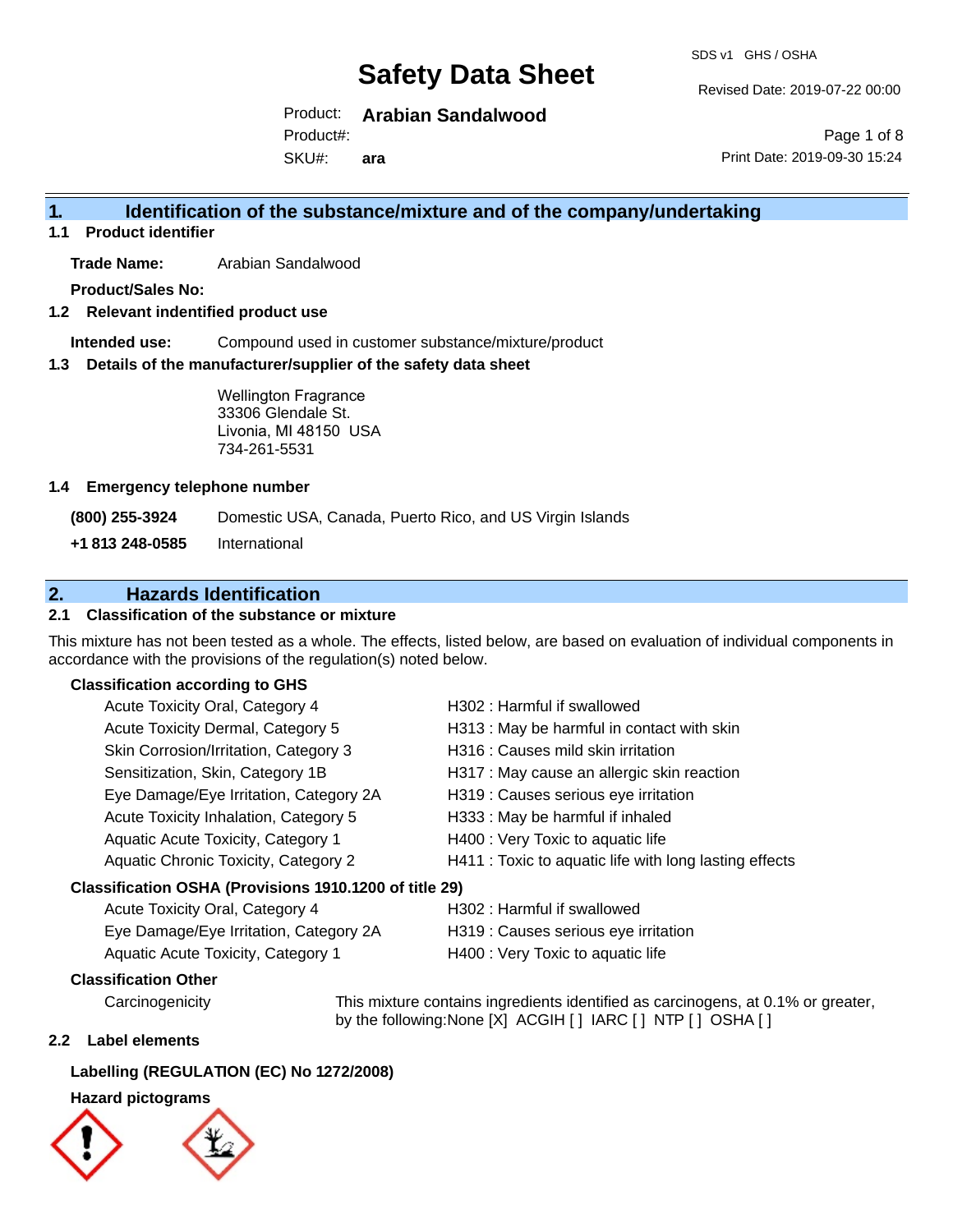#### Product: **Arabian Sandalwood**

SKU#: Product#: **ara** Revised Date: 2019-07-22 00:00

SDS v1 GHS / OSHA

Page 2 of 8 Print Date: 2019-09-30 15:24

| <b>Signal Word: Warning</b>     |                                                                                                                                  |
|---------------------------------|----------------------------------------------------------------------------------------------------------------------------------|
| <b>Hazard statments</b>         |                                                                                                                                  |
| H <sub>302</sub>                | Harmful if swallowed                                                                                                             |
| H313                            | May be harmful in contact with skin                                                                                              |
| H316                            | Causes mild skin irritation                                                                                                      |
| H317                            | May cause an allergic skin reaction                                                                                              |
| H319                            | Causes serious eye irritation                                                                                                    |
| H <sub>333</sub>                | May be harmful if inhaled                                                                                                        |
| H400                            | Very Toxic to aquatic life                                                                                                       |
| H411                            | Toxic to aquatic life with long lasting effects                                                                                  |
| <b>Precautionary Statements</b> |                                                                                                                                  |
| <b>Prevention:</b>              |                                                                                                                                  |
| P <sub>264</sub>                | Wash hands thoroughly after handling                                                                                             |
| P <sub>270</sub>                | Do not eat, drink or smoke when using this product                                                                               |
| P272                            | Contaminated work clothing should not be allowed out of the workplace                                                            |
| P <sub>273</sub>                | Avoid release to the environment                                                                                                 |
| <b>Response:</b>                |                                                                                                                                  |
| P301 + P312 + P330              | IF SWALLOWED: Call a POISON CENTER or doctor/physician if you feel unwell Rinse<br>mouth                                         |
| P302 + P352                     | IF ON SKIN: Wash with soap and water                                                                                             |
| $P304 + P312$                   | IF INHALED: Call a POISON CENTER or doctor/physician if you feel unwell                                                          |
| $P305 + P351 + P338$            | IF IN EYES: Rinse cautiously with water for several minutes Remove contact lenses if<br>present and easy to do. continue rinsing |
| $P333 + P313$                   | If skin irritation or a rash occurs: Get medical advice/attention                                                                |
| P337 + P313                     | If eye irritation persists: Get medical advice/attention                                                                         |
| P363                            | Wash contaminated clothing before reuse                                                                                          |
| P391                            | <b>Collect Spillage</b>                                                                                                          |
| <b>Other Hazards</b><br>2.3     |                                                                                                                                  |

#### **no data available**

### **3. Composition/Information on Ingredients**

#### **3.1 Mixtures**

This product is a complex mixture of ingredients, which contains among others the following substance(s), presenting a health or environmental hazard within the meaning of the UN Globally Harmonized System of Classification and Labeling of Chemicals (GHS):

| CAS#<br>Ingredient     | EC#       | Conc.<br>Range                            | <b>GHS Classification</b> |
|------------------------|-----------|-------------------------------------------|---------------------------|
| 120-51-4               | 204-402-9 | $70 - 80 \%$                              | H302; H313; H400; H411    |
| <b>Benzyl Benzoate</b> |           |                                           |                           |
| 66068-84-6             | 266-100-3 | $2 - 5%$                                  | H315; H401; H411          |
|                        |           | Isocamphenyl cyclohexanol (mixed isomers) |                           |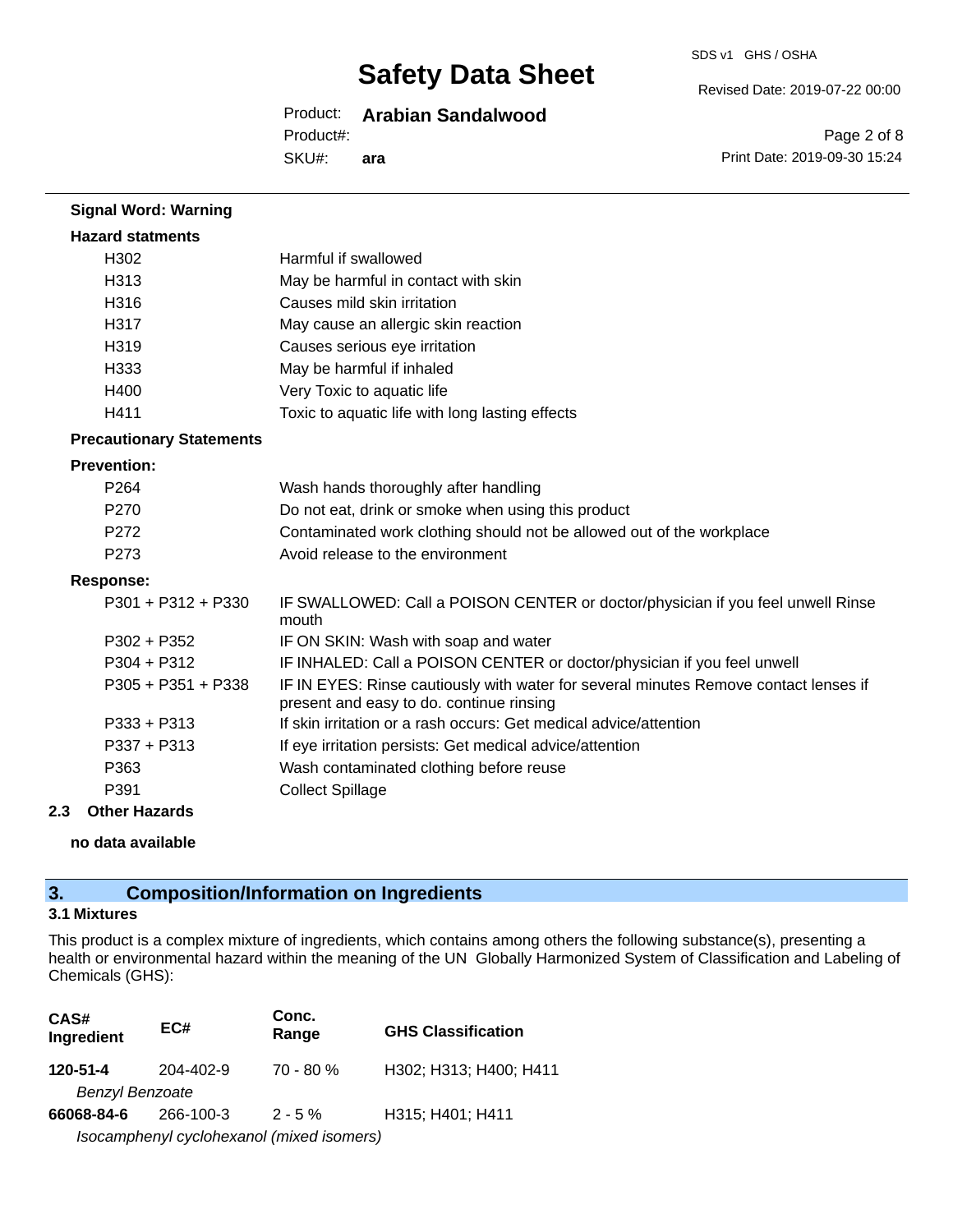SDS v1 GHS / OSHA

Revised Date: 2019-07-22 00:00

#### Product: **Arabian Sandalwood**

Product#:

SKU#: **ara**

Page 3 of 8 Print Date: 2019-09-30 15:24

| CAS#<br>Ingredient                                       | EC#                            | Conc.<br>Range | <b>GHS Classification</b>           |  |  |
|----------------------------------------------------------|--------------------------------|----------------|-------------------------------------|--|--|
| 115-95-7                                                 | 204-116-4                      | $1 - 2%$       | H227; H315; H317; H320; H402        |  |  |
| <b>Linalyl Acetate</b>                                   |                                |                |                                     |  |  |
| $60 - 12 - 8$                                            | 200-456-2                      | $1 - 2%$       | H302; H313; H316; H319              |  |  |
| phenethyl alcohol                                        |                                |                |                                     |  |  |
| 2050-08-0                                                | 218-080-2                      | $1 - 2%$       | H302; H400; H410                    |  |  |
| Amyl salicylate                                          |                                |                |                                     |  |  |
| 32388-55-9                                               | 251-020-3                      | $1 - 2%$       | H303; H317; H400; H410              |  |  |
| Acetyl cedrene                                           |                                |                |                                     |  |  |
| 32210-23-4                                               | 250-954-9                      | $1 - 2%$       | H303; H317; H401                    |  |  |
|                                                          | 4-tert-Butylcyclohexyl acetate |                |                                     |  |  |
| 118-58-1                                                 | 204-262-9                      | $1 - 2%$       | H303; H317; H320; H401; H412        |  |  |
| <b>Benzyl Salicylate</b>                                 |                                |                |                                     |  |  |
| 78-70-6                                                  | 201-134-4                      | $1 - 2%$       | H227; H303; H315; H317; H319; H402  |  |  |
| Linalool                                                 |                                |                |                                     |  |  |
| $91 - 64 - 5$                                            | 202-086-7                      | $1 - 2%$       | H302; H317; H402                    |  |  |
| Coumarin                                                 |                                |                |                                     |  |  |
| 105-87-3                                                 | 203-341-5                      | $0.1 - 1.0 %$  | H315; H317; H401; H412              |  |  |
| Geranyl Acetate                                          |                                |                |                                     |  |  |
| 80-54-6                                                  | 201-289-8                      | $0.1 - 1.0 %$  | H227; H302; H315; H317; H361; H401; |  |  |
| <b>Butylphenyl Methylpropional</b>                       |                                |                | H412                                |  |  |
| See Section 16 for full text of GHS classification codes |                                |                |                                     |  |  |

See Section 16 for full text of GHS classification codes which where not shown in section 2

Total Hydrocarbon Content (%  $w/w$ ) = 0.83

#### **4. First Aid Measures**

### **4.1 Description of first aid measures Inhalation:** Remove from exposure site to fresh air and keep at rest. Obtain medical advice. **Eye Exposure:** FIUSh immediately with water for at least 15 minutes. Contact physician if symptoms persist. **Skin Exposure: Remove contaminated clothes. Wash thoroughly with water (and soap).** Remove contaminated clothes. Wash thoroughly with water (and soap). Contact physician if symptoms persist. **Ingestion: Rinse mouth with water and obtain medical advice. In all of the state of the Rinse mouth with water and obtain medical advice. 4.2 Most important symptoms and effects, both acute and delayed Symptoms:** no data available Risks: **Risks:** Refer to Section 2.2 "Hazard Statements" **4.3 Indication of any immediate medical attention and special treatment needed**

**Treatment:** Refer to Section 2.2 "Response"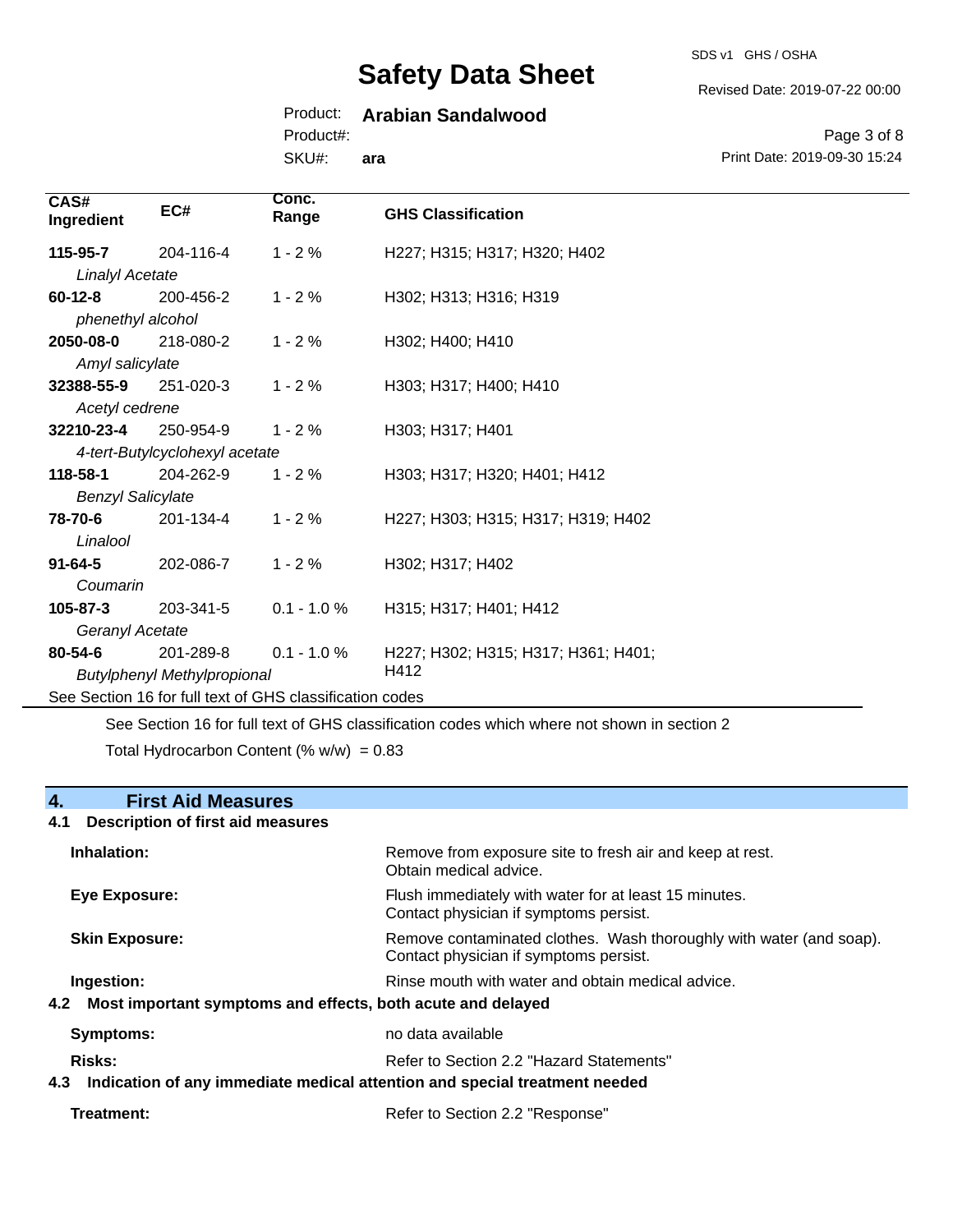SDS v1 GHS / OSHA

Revised Date: 2019-07-22 00:00

#### Product: **Arabian Sandalwood**

Product#:

SKU#: **ara**

Page 4 of 8 Print Date: 2019-09-30 15:24

| 5.<br><b>Fire-Fighting measures</b>                                    |                                                   |  |
|------------------------------------------------------------------------|---------------------------------------------------|--|
| <b>Extinguishing media</b><br>5.1                                      |                                                   |  |
| Suitable:                                                              | Carbon dioxide (CO2), Dry chemical, Foam          |  |
| Unsuitable                                                             | Do not use a direct water jet on burning material |  |
| Special hazards arising from the substance or mixture<br>$5.2^{\circ}$ |                                                   |  |
| During fire fighting:<br><b>Advice for firefighters</b><br>5.3         | Water may be ineffective                          |  |
| <b>Further information:</b>                                            | Standard procedure for chemical fires             |  |

#### **6. Accidental Release Measures**

#### **6.1 Personal precautions, protective equipment and emergency procedures**

Avoid inhalation and contact with skin and eyes. A self-contained breathing apparatus is recommended in case of a major spill.

#### **6.2 Environmental precautions**

Keep away from drains, soil, and surface and groundwater.

#### **6.3 Methods and materials for containment and cleaning up**

Clean up spillage promptly. Remove ignition sources. Provide adequate ventilation. Avoid excessive inhalation of vapors. Gross spillages should be contained by use of sand or inert powder and disposed of according to the local regulations.

#### **6.4 Reference to other sections**

Not Applicable

### **7. Handling and Storage**

#### **7.1 Precautions for safe handling**

Apply according to good manufacturing and industrial hygiene practices with proper ventilation. Do not drink, eat or smoke while handling. Respect good personal hygiene.

#### **7.2 Conditions for safe storage, including any incompatibilities**

Store in a cool, dry and ventilated area away from heat sources and protected from light in tightly closed original container. Avoid uncoated metal container. Keep air contact to a minimum.

#### **7.3 Specific end uses**

No information available

#### **8. Exposure Controls/Personal Protection**

#### **8.1 Control parameters**

**Exposure Limits:** Contains no substances with occupational exposure limit values.

**Engineering Controls:** Use local exhaust as needed.

#### **8.2 Exposure controls - Personal protective equipment**

**Eye protection:** Tightly sealed goggles, face shield, or safety glasses with brow guards and side shields, etc. as may be appropriate for the exposure

**Respiratory protection:** Avoid excessive inhalation of concentrated vapors. Apply local ventilation where appropriate.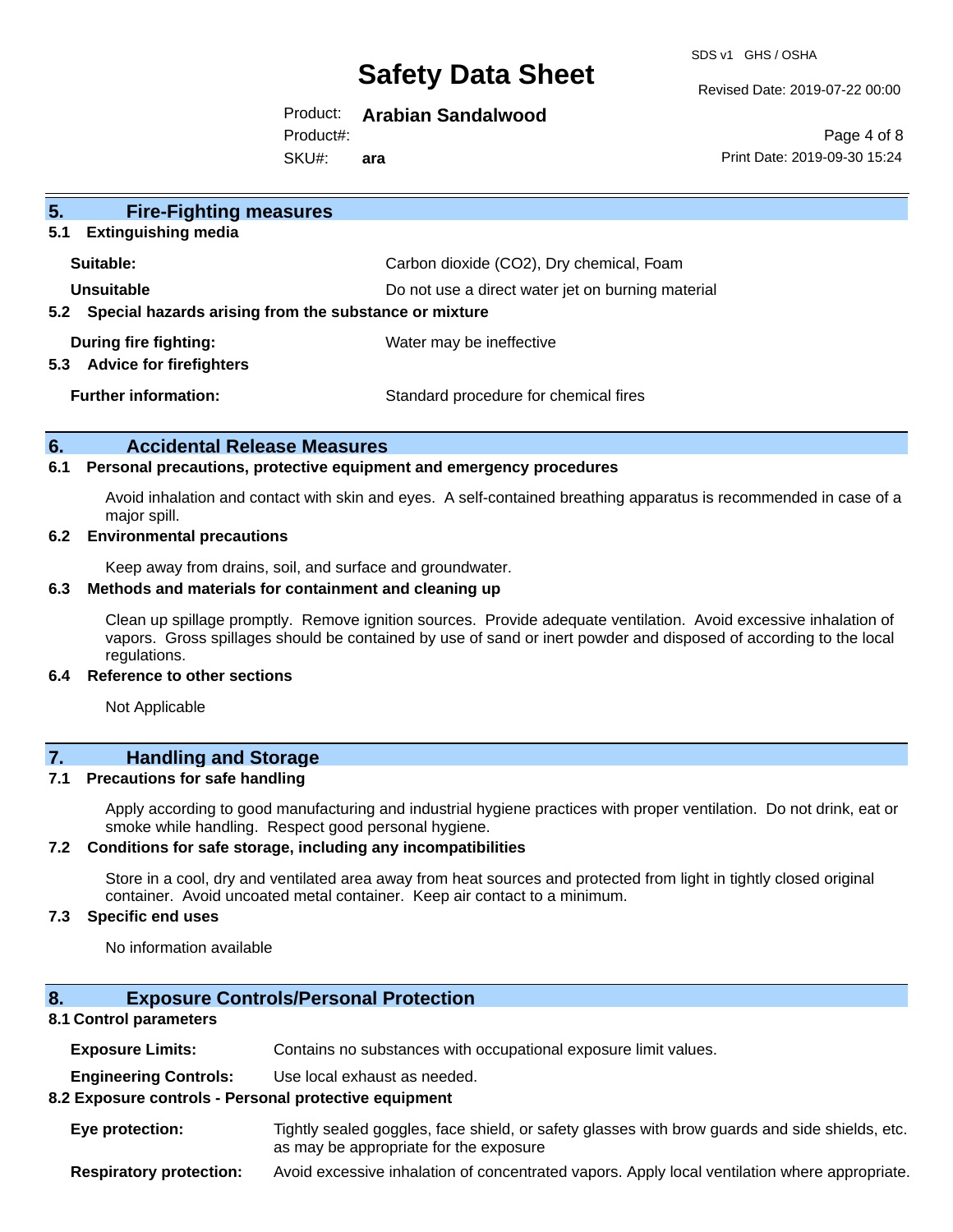SDS v1 GHS / OSHA

Revised Date: 2019-07-22 00:00

### Product: **Arabian Sandalwood**

SKU#: Product#: **ara**

Page 5 of 8 Print Date: 2019-09-30 15:24

**Skin protection:** Avoid Skin contact. Use chemically resistant gloves as needed.

### **9. Physical and Chemical Properties**

#### **9.1 Information on basic physical and chemical properties**

| Appearance:                  | Liquid                              |
|------------------------------|-------------------------------------|
| Odor:                        | <b>Conforms to Standard</b>         |
| Color:                       | Pale Yellow to Golden Yellow (G2-6) |
| <b>Viscosity:</b>            | Liquid                              |
| <b>Freezing Point:</b>       | Not determined                      |
| <b>Boiling Point:</b>        | Not determined                      |
| <b>Melting Point:</b>        | Not determined                      |
| <b>Flashpoint (CCCFP):</b>   | >200 F (93.33 C)                    |
| <b>Auto flammability:</b>    | Not determined                      |
| <b>Explosive Properties:</b> | None Expected                       |
| <b>Oxidizing properties:</b> | None Expected                       |
| Vapor Pressure (mmHg@20 C):  | 0.0287                              |
| %VOC:                        | 0.03                                |
| Specific Gravity @ 25 C:     | 1.0800                              |
| Density @ 25 C:              | 1.0770                              |
| Refractive Index @ 20 C:     | 1.5490                              |
| Soluble in:                  | Oil                                 |

### **10. Stability and Reactivity**

| <b>10.1 Reactivity</b>                  | None                                               |
|-----------------------------------------|----------------------------------------------------|
| <b>10.2 Chemical stability</b>          | Stable                                             |
| 10.3 Possibility of hazardous reactions | None known                                         |
| 10.4 Conditions to avoid                | None known                                         |
| 10.5 Incompatible materials             | Strong oxidizing agents, strong acids, and alkalis |
| 10.6 Hazardous decomposition products   | None known                                         |

### **11. Toxicological Information**

#### **11.1 Toxicological Effects**

Acute Toxicity Estimates (ATEs) based on the individual Ingredient Toxicity Data utilizing the "Additivity Formula"

**Acute toxicity - Oral - (Rat) mg/kg** (LD50: 1689.4305) Harmful if swallowed **Acute toxicity - Inhalation - (Rat) mg/L/4hr** (LD50: 192.3138) May be harmful if inhaled **Skin corrosion / irritation** May be harmful if inhaled

Acute toxicity - Dermal - (Rabbit) mg/kg <br>
(LD50: 3361.3869) May be harmful in contact with skin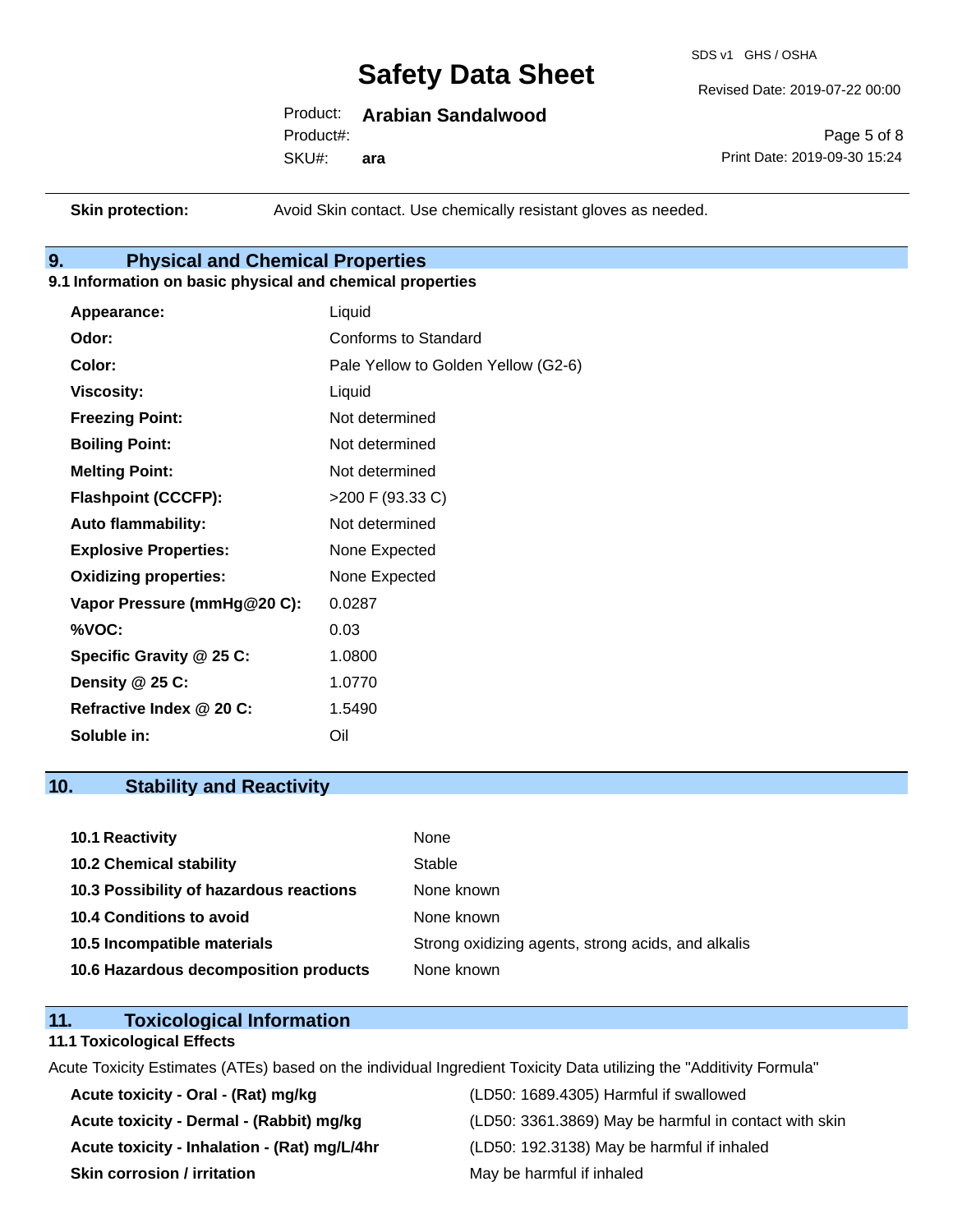SDS v1 GHS / OSHA

Revised Date: 2019-07-22 00:00

Product: **Arabian Sandalwood**

SKU#: Product#: **ara**

Page 6 of 8 Print Date: 2019-09-30 15:24

| Serious eye damage / irritation                    | Causes serious eye irritation                            |
|----------------------------------------------------|----------------------------------------------------------|
| <b>Respiratory sensitization</b>                   | Not classified - the classification criteria are not met |
| <b>Skin sensitization</b>                          | May cause an allergic skin reaction                      |
| <b>Germ cell mutagenicity</b>                      | Not classified - the classification criteria are not met |
| Carcinogenicity                                    | Not classified - the classification criteria are not met |
| <b>Reproductive toxicity</b>                       | Not classified - the classification criteria are not met |
| Specific target organ toxicity - single exposure   | Not classified - the classification criteria are not met |
| Specific target organ toxicity - repeated exposure | Not classified - the classification criteria are not met |
| <b>Aspiration hazard</b>                           | Not classified - the classification criteria are not met |

#### **12. Ecological Information 12.1 Toxicity**

|                       | <b>Acute acquatic toxicity</b>     | Very Toxic to aquatic life                      |
|-----------------------|------------------------------------|-------------------------------------------------|
|                       | <b>Chronic acquatic toxicity</b>   | Toxic to aquatic life with long lasting effects |
|                       | <b>Toxicity Data on soil</b>       | no data available                               |
|                       | <b>Toxicity on other organisms</b> | no data available                               |
|                       |                                    |                                                 |
|                       | 12.2 Persistence and degradability | no data available                               |
|                       | 12.3 Bioaccumulative potential     | no data available                               |
| 12.4 Mobility in soil |                                    | no data available                               |
|                       | 12.5 Other adverse effects         | no data available                               |

#### **13. Disposal Conditions**

#### **13.1 Waste treatment methods**

Do not allow product to reach sewage systems. Dispose of in accordance with all local and national regulations. Send to a licensed waste management company.The product should not be allowed to enter drains, water courses or the soil. Do not contaminate ponds, waterways or ditches with chemical or used container.

### **14. Transport Information**

| <b>Marine Pollutant</b>                                                                  | Yes. Ingredient of greatest environmental impact:<br>120-51-4 : (70 - 80 %) : Benzyl Benzoate |                                     |                   |                 |        |
|------------------------------------------------------------------------------------------|-----------------------------------------------------------------------------------------------|-------------------------------------|-------------------|-----------------|--------|
| Regulator                                                                                |                                                                                               | <b>Class</b>                        | <b>Pack Group</b> | <b>Sub Risk</b> | UN-nr. |
| U.S. DOT (Non-Bulk)<br><b>Chemicals NOI</b><br><b>ADR/RID (International Road/Rail)</b>  |                                                                                               | Not Regulated - Not Dangerous Goods |                   |                 |        |
| <b>Environmentally Hazardous</b><br>Substance, Liquid, n.o.s.<br><b>IATA (Air Cargo)</b> |                                                                                               | 9                                   | Ш                 |                 | UN3082 |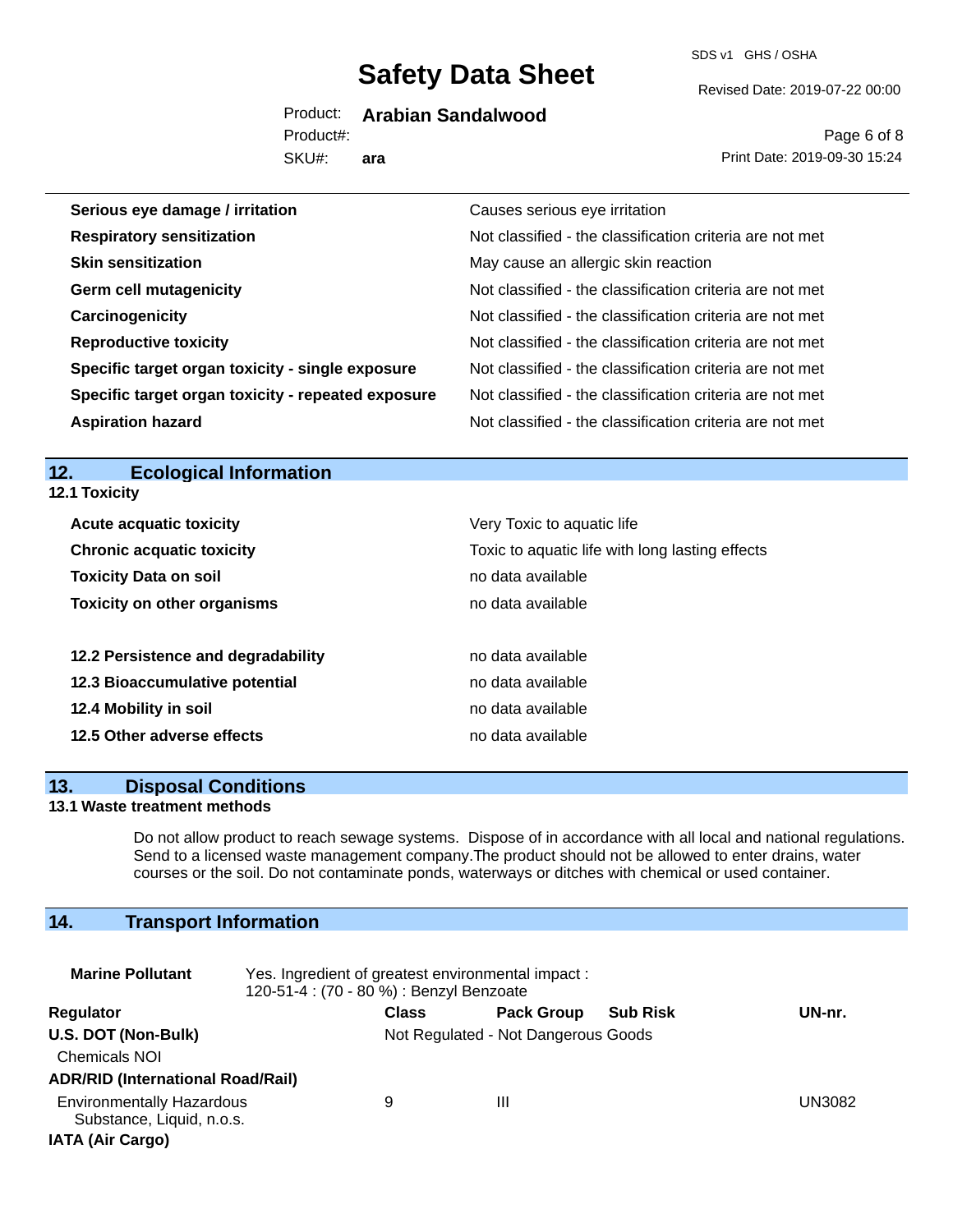SDS v1 GHS / OSHA

|                                                                          | Sarety Data Sheet               |                                                              | Revised Date: 2019-07-22 00:00                           |
|--------------------------------------------------------------------------|---------------------------------|--------------------------------------------------------------|----------------------------------------------------------|
| Product:                                                                 | <b>Arabian Sandalwood</b>       |                                                              |                                                          |
| Product#:                                                                |                                 |                                                              | Page 7 of 8                                              |
| SKU#:                                                                    | ara                             |                                                              | Print Date: 2019-09-30 15:24                             |
| <b>Environmentally Hazardous</b>                                         | 9                               | $\mathbf{III}$                                               | <b>UN3082</b>                                            |
| Substance, Liquid, n.o.s.<br><b>IMDG (Sea)</b>                           |                                 |                                                              |                                                          |
| <b>Environmentally Hazardous</b><br>Substance, Liquid, n.o.s.            | 9                               | $\mathbf{III}$                                               | <b>UN3082</b>                                            |
| 15.<br><b>Regulatory Information</b><br><b>U.S. Federal Regulations</b>  |                                 |                                                              |                                                          |
| <b>TSCA (Toxic Substance Control Act)</b>                                |                                 | All components of the substance/mixture are listed or exempt |                                                          |
| 40 CFR(EPCRA, SARA, CERCLA and CAA)                                      |                                 | This product contains NO components of concern.              |                                                          |
| <b>U.S. State Regulations</b>                                            |                                 |                                                              |                                                          |
| <b>California Proposition 65 Warning</b>                                 |                                 | This product contains the following components:              |                                                          |
| 123-35-3(NF 204-622-5 0.01 - 0.1%                                        |                                 | beta-Myrcene (Natural Source)                                |                                                          |
| 100-42-5(NF 202-851-5 $\leq$ 25 ppm                                      | <b>Styrene (Natural Source)</b> |                                                              |                                                          |
| 94-59-7<br>$202 - 345 - 4 \leq 12$ ppm                                   | Safrole (Natural Source)        |                                                              |                                                          |
| $93 - 15 - 2$<br>$202 - 223 - 0 \le 5$ ppm                               |                                 | Methyl Eugenol (Natural Source)                              |                                                          |
| <b>Canadian Regulations</b>                                              |                                 |                                                              |                                                          |
| <b>DSL</b>                                                               |                                 | 100.00% of the components are listed or exempt.              |                                                          |
| <b>Other Information</b><br>16.                                          |                                 |                                                              |                                                          |
|                                                                          |                                 |                                                              |                                                          |
| GHS H-Statements referred to under section 3 and not listed in section 2 |                                 |                                                              |                                                          |
| H227 : Combustible liquid                                                |                                 | H303 : May be harmful if swallowed                           |                                                          |
| H315 : Causes skin irritation                                            |                                 | H317 : May cause an allergic skin reaction                   |                                                          |
| H320 : Causes eye irritation                                             |                                 | child                                                        | H361 : Suspected of damaging fertility or the unborn     |
| H401 : Toxic to aquatic life                                             |                                 | H402 : Harmful to aquatic life                               |                                                          |
| H410 : Very toxic to aquatic life with long lasting effects              |                                 |                                                              | H412 : Harmful to aquatic life with long lasting effects |
| <b>Total Fractional Values</b>                                           |                                 |                                                              |                                                          |
| (TFV) Risk                                                               |                                 | (TFV) Risk                                                   |                                                          |
| (51.40) Aquatic Chronic Toxicity, Category 3                             |                                 | (26.00) Acute Toxicity Inhalation, Category 5                |                                                          |
| (5.13) Aquatic Chronic Toxicity, Category 2                              |                                 | (3.50) Sensitization, Skin, Category 1                       |                                                          |

- 
- (1.90) Sensitization, Skin, Category 1B (1.49) Acute Toxicity Dermal, Category 5
- (1.34) Skin Corrosion/Irritation, Category 3 (1.18) Acute Toxicity Oral, Category 4
- (1.04) Eye Damage/Eye Irritation, Category 2A
- 
- (3.49) Aquatic Chronic Toxicity, Category 4 (3.26) Aquatic Acute Toxicity, Category 1
	-
	-